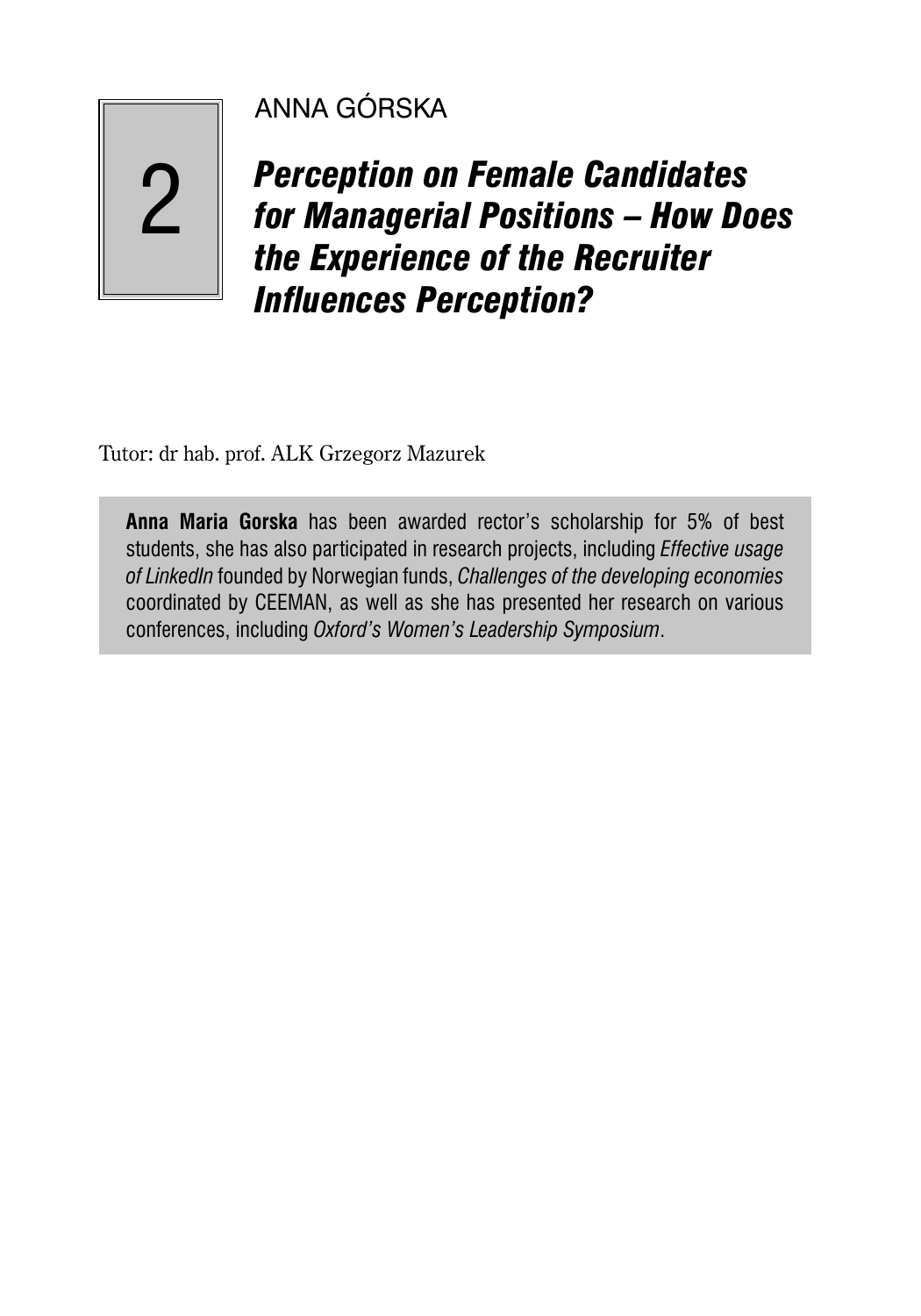### 1. Introduction

Managers may frequently trust their ability to "read people" (Myers, 2002) and base the selection on a "overall" judgement of the employee, rather than on evidence based on facts, tools and techniques of employee selection. Therefore, sometimes choice, which candidate gets hired and which not, is intuitive, irrational and not based on the actual facts.

In such situation, candidates are evaluated not only basing on their skills, knowledge and experience, but as well on intuition which is influenced by perception, prejudice and stereotypes. This maintains the error in the prediction of employee performance high. Additionally, creating place for discrimination and poorer evaluation of the candidate, while recruiter may not even be aware of it (Evans, 2008). In everyday life, also in the recruitment, gender is one of the major categorization – which cannot be omitted or escaped (Eagly and Carli, 2006). Additionally, stereotypes and prejudices are still existent in society, also with regard to perception of female manager. Therefore, in satiation when recruiter is basing an opinion on "gut feeling", stereotypes and prejudice of women candidate (especially for management position) may bias recruiters opinion and evaluation. Moreover, more experienced and senior recruiters, tend to fall for the "gut feeling" choice, more often than those unexperienced, resulting.

## 2. Recruitment – theoretical background

Human decision making is far from the rationality, which is assumed in scientific management, but rather people's decision are governed by two modes of cognition – system 2 and system  $1 - \text{cold}$  and hot – rational and irrational – conscious and unconscious – and both are always present in the decision making (Evans, 2008). But intuition itself may be considered as automatic – emotionally driven judgments may arise through non-conscious associations (Dane and Pratt, 2007). Large portion of human decisions and problem solving is determined by the automatic information processing system (system 1). Which is effortless, rapid and unconscious. Apart from the decision making, it manages our tendencies, preferences and attitudes. The second system enables individuals to learn information deliberately, develop ideas and analyze. In case of intuition, it is based on the system 1 information processing – but not all nonconscious operations are competent of intuition itself (Dane and Pratt, 2007).

Research suggest, that intuitive judgments are inferior to rational models, but still may be helpful as a support to decision making techniques and tools. Intuition is created through habits and capacity for rapid responses through recognition,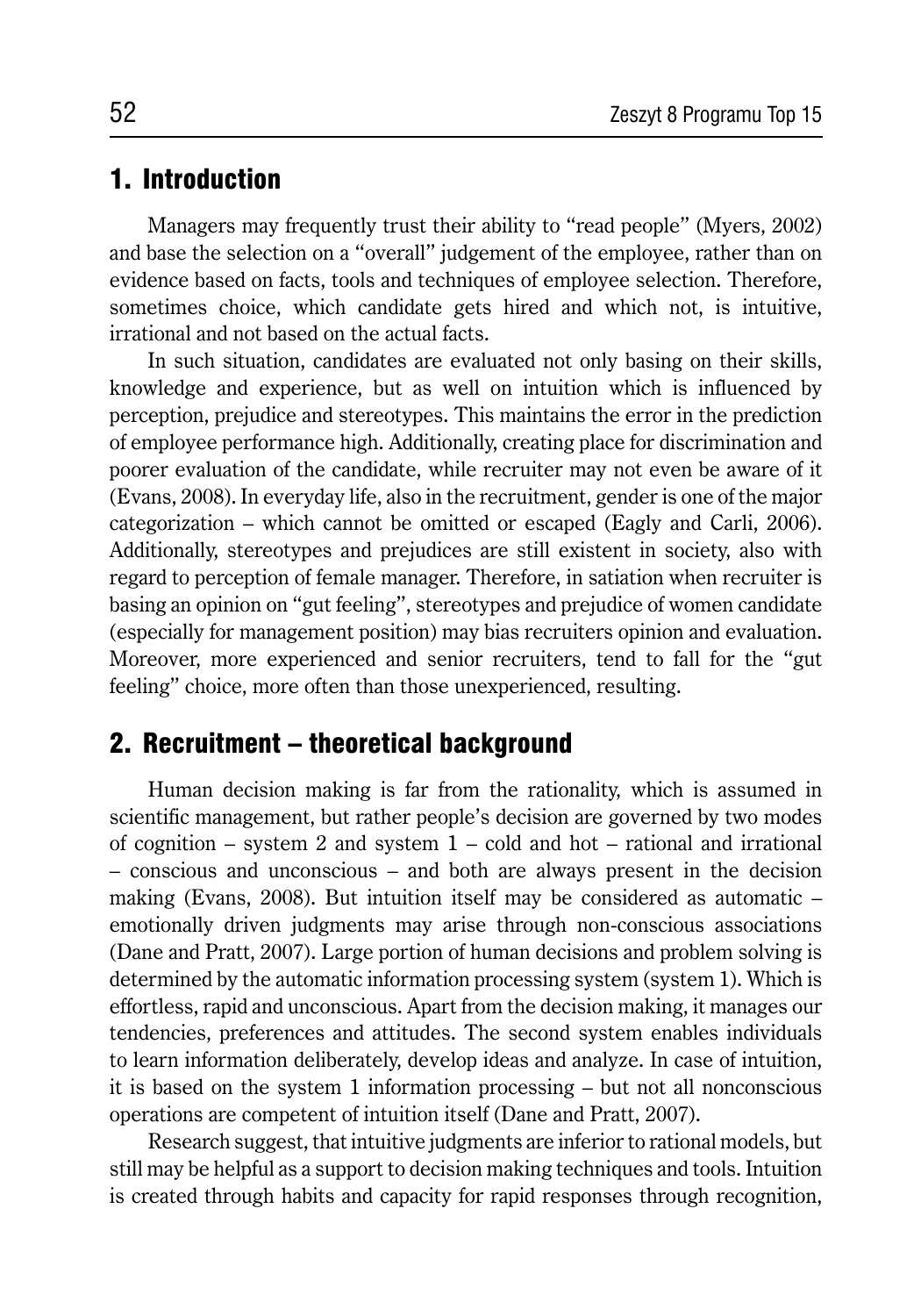but the capability to use intuition is created over several years practice, reflection and feedback (according to Simon's axiom 10 years and more).

In case of management, intuition is used when there is a large time pressure, high uncertainty or complexity of the problem, all of those factors foster the "gut feeling" decision as a substitute to the rational one. Under such conditions, experiences manages are using the "hot" cognition in the selection (Conway et al., 1995).

In this regard, development of the decision aids (paper-pencil tests, structured interviews) has been a great achievement in industrial and organizational (IO) psychology as it substantially decreases the error in the selection process (Highhouse, 2008). On the other side, great failure of the IO is the inability to convince managers to use them. Despite of the documented proves that paperpencil tests outperform unstructured interviews, there still a belief that that choosing the "right" candidate is most effective when based on experience and intuition, not the available tools and tests (Highhouse, 2008). While research prove that experience does not improve predictions made by recruiters in terms of choosing the best employee, as interview-based judgments (highly subjective) never account for more than 10% of the variance in job performance (Conway et al., 1995).

#### 3. Perception of women on leadership positions

As, during recruitment, large portion of the decision making is based on the attitude and categorization, the way women and men are perceived within the organizations, become crucial indicators, who gets hired. Research from 2016 prove that, when women applying for a management job, is in the minority in the candidate's pool, there is 0% chance that she will be the one winning the job, despite the skills, knowledge and experience (Kasperkievic, 2016).

Women's discrimination in the managerial positions goes beyond barriers to enter higher positions. Generally, women are perceived as worse leaders, due to long standing domination of this position by men, which have defined the styles to which people have been used to, therefore traits which are associated with the good leader are typically masculine (Eagly and Johannesen-Schmidt, 2001). This belief foster the situation in which men exercise more leadership (Eagly and Carli, 2001), as being leader by default. "Think manager – think male" is still existing belief and may foster "bias against women in managerial selection, placement, promotion and training decisions" (Schein, 2007).

Additionally, what creates even more negative perception on the female leader is the lack of fit. "People have similar beliefs about leaders and men, but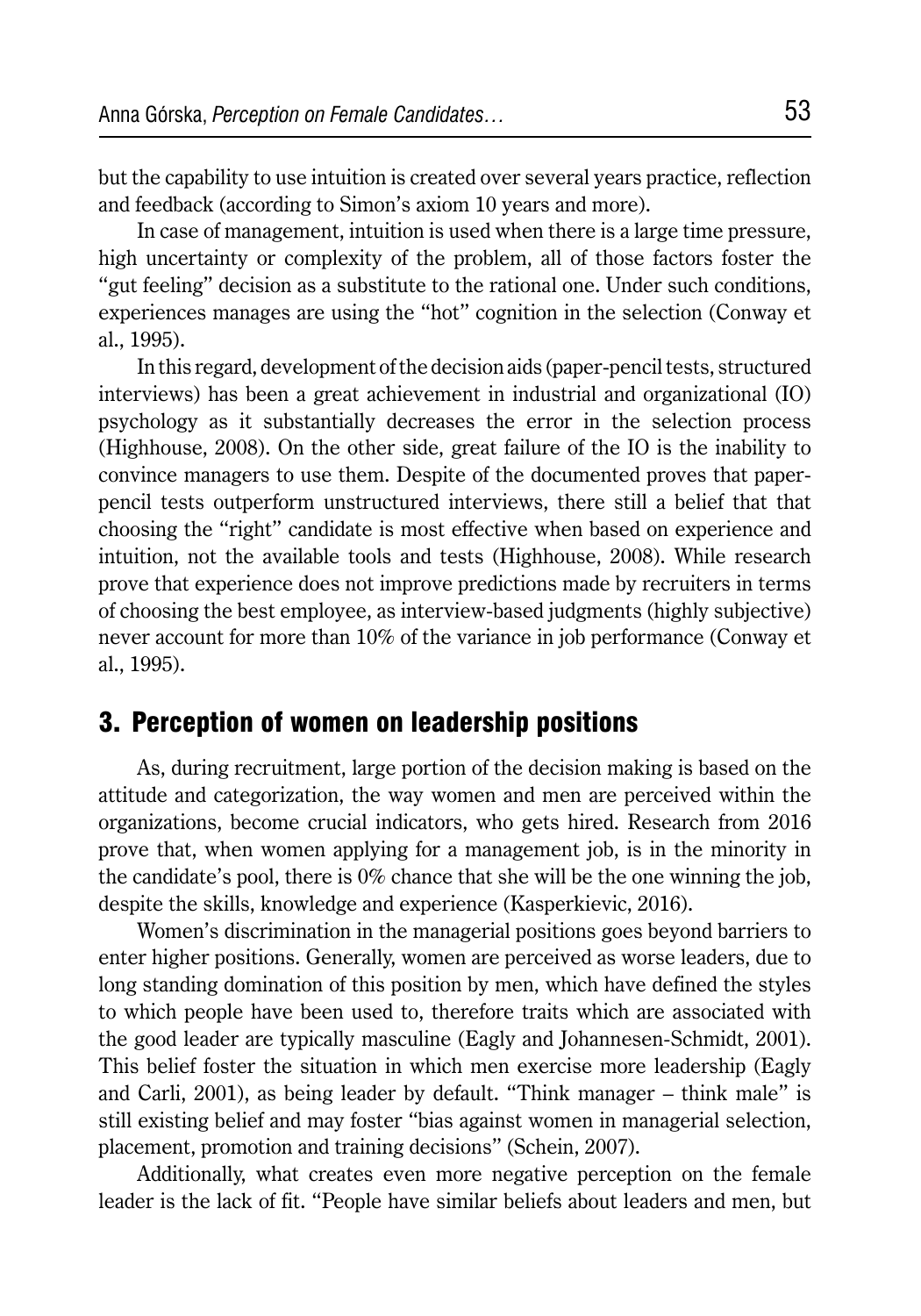dissimilar beliefs about leaders and women" (Eagly and Johannesen-Schmidt, 2001).

As women are traditionally seen as caring, people oriented, warm and nice, while leaders have to be assertive, tough, result oriented, confident, this creates a situation where those two characteristics combined together create a mismatch. Typical leader should impose masculine traits, while women feminine and this creates a not coherent picture of the person, as a result a negative performance expectations is created which leads to biased evaluation of the performance and the negative attitude towards a person (Heilman and Eagly, 2008).

There are double standards for female and male leadership among the society, which are visible through prejudices, assumptions and differences in evaluation. The consequence of the biases against women, is that people diminish work of the female managers (Heilman, 2007), and in situation when value of work is impossible to be denied, people attribute success to the external factors rather than women's abilities, and if even that is not possible, female manager is disliked, rejected and seen as a negative (Heilman, 2007).

The acceptance of the behavior is also different for female and male managers, the assertiveness dilemma is an example of such situation. If a female leader acts in a "too assertive way" it is seen negatively and associated with aggression, on the other hand if women is "too collaborative", it is seen as not being adequate for the leadership position, as not being "tough enough". Again this situation creates not coherent image of a women manager, when women is acting consistently with the gender stereotype, they are viewed as not competent enough – too soft, while when women is inconsistent with the stereotype, she is perceived as unfeminine – too tough (Kellerman and Rhode, 2009).

There is also visible dichotomy in the attitude towards authoritarian female manager and authoritarian male manager, as there is more acceptance for men to be authoritarian than for a women (Becker and Eagly, 2004). When a female chooses authoritarian style, she is seen as aggressive and her leadership is rejected, as women are stereotypically perceived as the "nice ones", thus the autocratic style does not go in line with the niceness- resulting is unfavorable evaluation of a women.

The experiment at Harvard Business School by Professor Cameron Anderson and Professor Frank Flynn, showed how gender may encourage different attitudes towards successful individuals. Students were given the case study with the history of the successful female entrepreneur Heidi Rozen. Half of the respondents got the case with real name, while the other half were given cases with fake, male name – Howard. Even though the evaluation of the competences did not change with regard to the gender of entrepreneur, the attitude has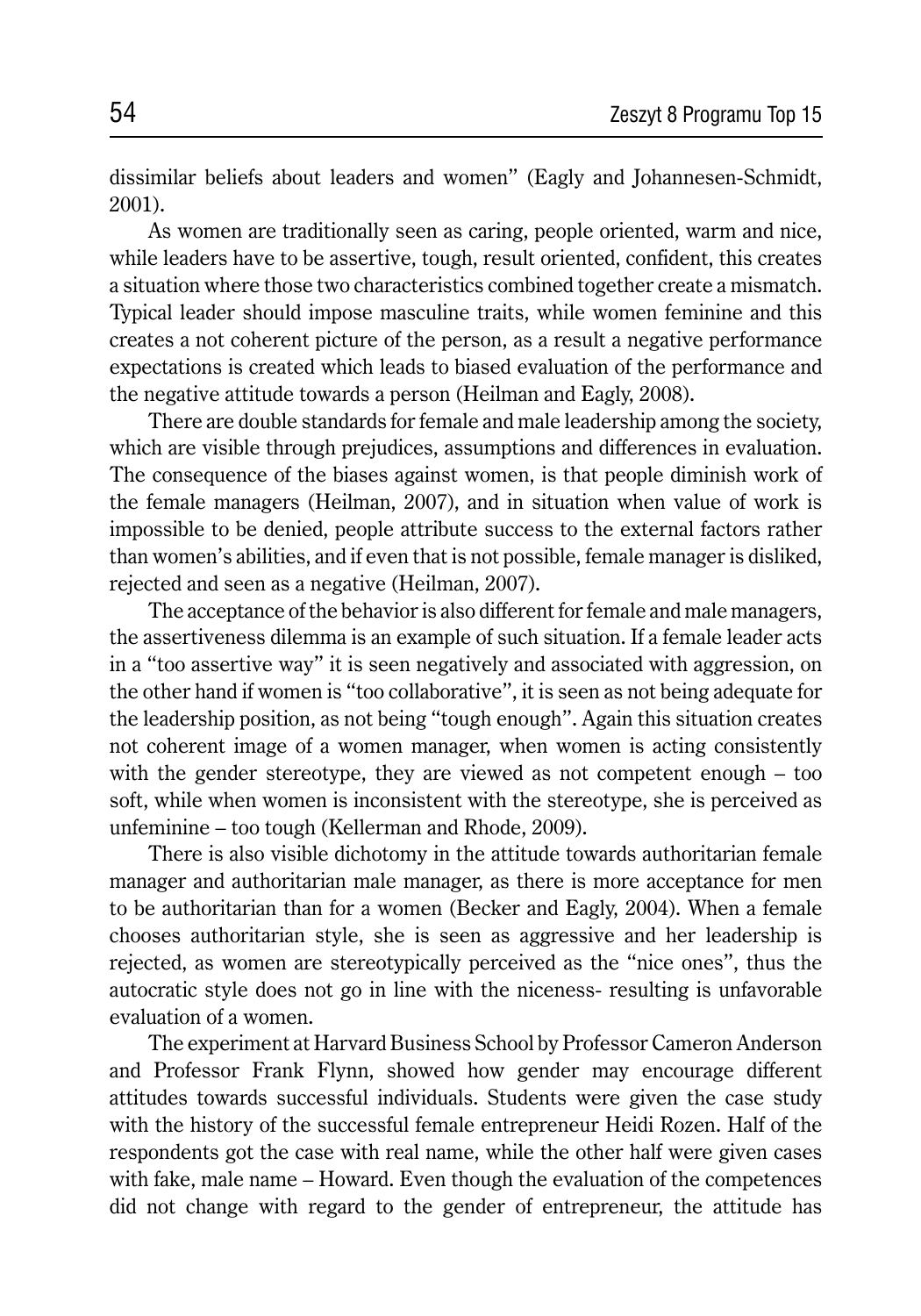changed significantly. Respondents considered Howard to be more likable, and an appealing colleague. In the same time Heidi was seen as selfish and "not a type of person you would want to hire or work for" (Flynn and Anderson, 2002). This experiment proves that for women it is either to be successful and competent or likeable, but rarely both (Sandberg, 2013). "Success and likability are positively correlated for men and negatively correlated for women" (Sandberg, 2013).

From another perspective, women may also be faced with another type of discrimination, connected with the physical attractiveness – in general unattractive and highly attractive women are at a disadvantage as a candidate for a managerial position (Bartol, 1980).

Stereotypes are greatly influencing the perception of the employees and the whole society on the female managers. This differences in the perception are affecting the attitude, evaluation, promotion and getting the job itself. Additionally, prejudices against female leaders are especially visible in the male-dominated roles, which are traditionally top management positions (Eagly and Karau, 1999).

### 4. Methodology

The present study sought to test for differences in evaluation of equally qualified men and women- candidates for a CEO positions and the influence of how the experience of the recruiter is affecting the overall evaluation.

There have been prepared two versions of the CV and story- one of a male and one of a female, apart from the gender difference, both CVs and stories were identical. Experiment was conducted in a native language of the participants to minimize the error in the answers and not influence the results. Questionnaire was divided into 4 parts; a) hireability, b) offered income c) likeability d) comments.

The participants in this experiment were 50 MBA students and 50 Master program students from Koźmiński University in Warsaw.

MBA participants have managerial experience, thus are familiar with the recruitment process in the companies, while the other half have not a practical experience in recruitment. The CV of either male or female candidate was equally distributed between the respondents.

In order to avoid gender-conscious response, the question regarding gender of the participant was asked as the last question, thus after all the data were applied into the survey. Both survey and CV was consulted with the faculty doctor in Psychology to limit the possibility of bias and to ensure that presented scenario and CV were realistic.

Taking under consideration that respondents were given both types of measurements – CV (rational) and story (irrational), thus recruiters have a choice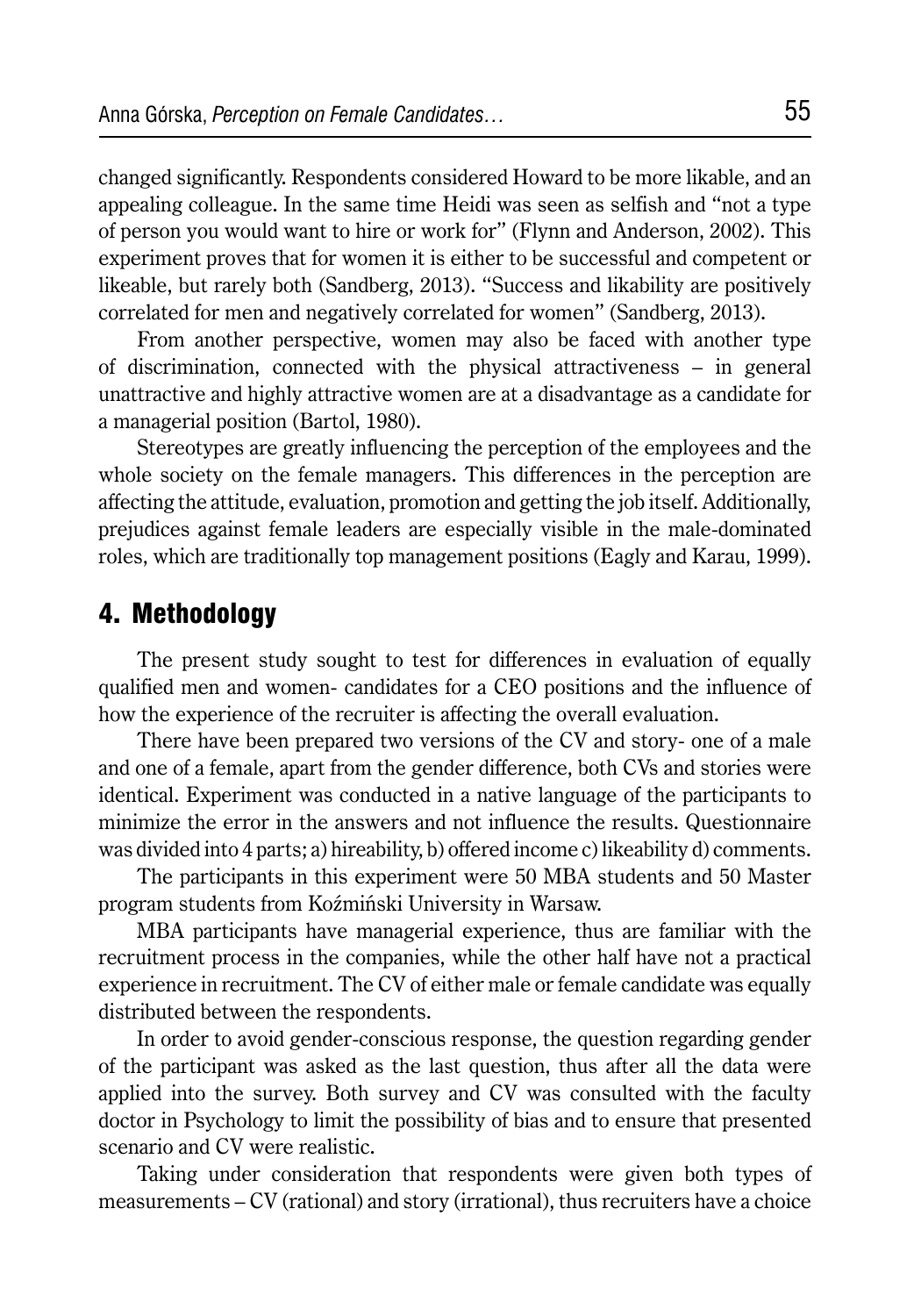whether to base their opinion on the facts or intuition. While it is stated that intuition is created after at least 10 years of expertise, it may suggest that MBA students will be basing their opinion on intuitive factors not the rational ones. While inexperienced on facts – as their intuition did not have time to build-up yet. It would suggest that the discrepancies between evaluation of male and female candidate should be less significant in case of master students – as (having no intuition yet) be more likely to base their evaluation on facts – not subjectivity.

On the other hand, more experiences recruiters, given the right toolsresume in this case, would be more effective in analyzing it – knowing what to focus on, therefore their evaluation of male and female candidate should be less differentiated than in case of the inexperienced respondents.

#### 5. Results

Part 1

In part 1, participant were to rate candidate on the scale from 1 to 5 (where 1 stated for NO and 5 for YES). Out of six questions five of them were statistically significantly influenced by the experience of the respondent, in case of master students gender was influential in all the questions, while for MBA students only in two questions. Table 1 (in appendixes) presents the average results along with significance levels, for MBA students, Master students as well as MBA and Master students compared.

In the following part, there are visible discrepancies in the evaluation of male and female candidate between the MS students and MBA students. In case of MBA students, the only question that was significantly influenced by the gender of the candidate, regarded becoming friends with the candidate. While in case of MS students, all of the questions in this part were influenced by the gender of the candidate, which indicates that for less experienced recruiters gender of the candidate is more important. When comparing question regarding becoming friends (in both groups statistically significant,  $p < 0.05$ ), the discrepancy between male and female candidate is 30% for MS students and only 17% for MBA (both on favor of male). It means that MS students are more critical towards a female candidate than MBA students. MS students results, indicate that they would prefer to be friends with a male by 30% higher than with a female, while MBA's discrepancy was lower by half for both candidates. Moreover, program of the participants, had a significant effect on the evaluation of the female candidate as a friend material  $(p<0.01)$ .

Results from this section clearly present that both gender of the candidate and the program of studies have significant influence on the perception of the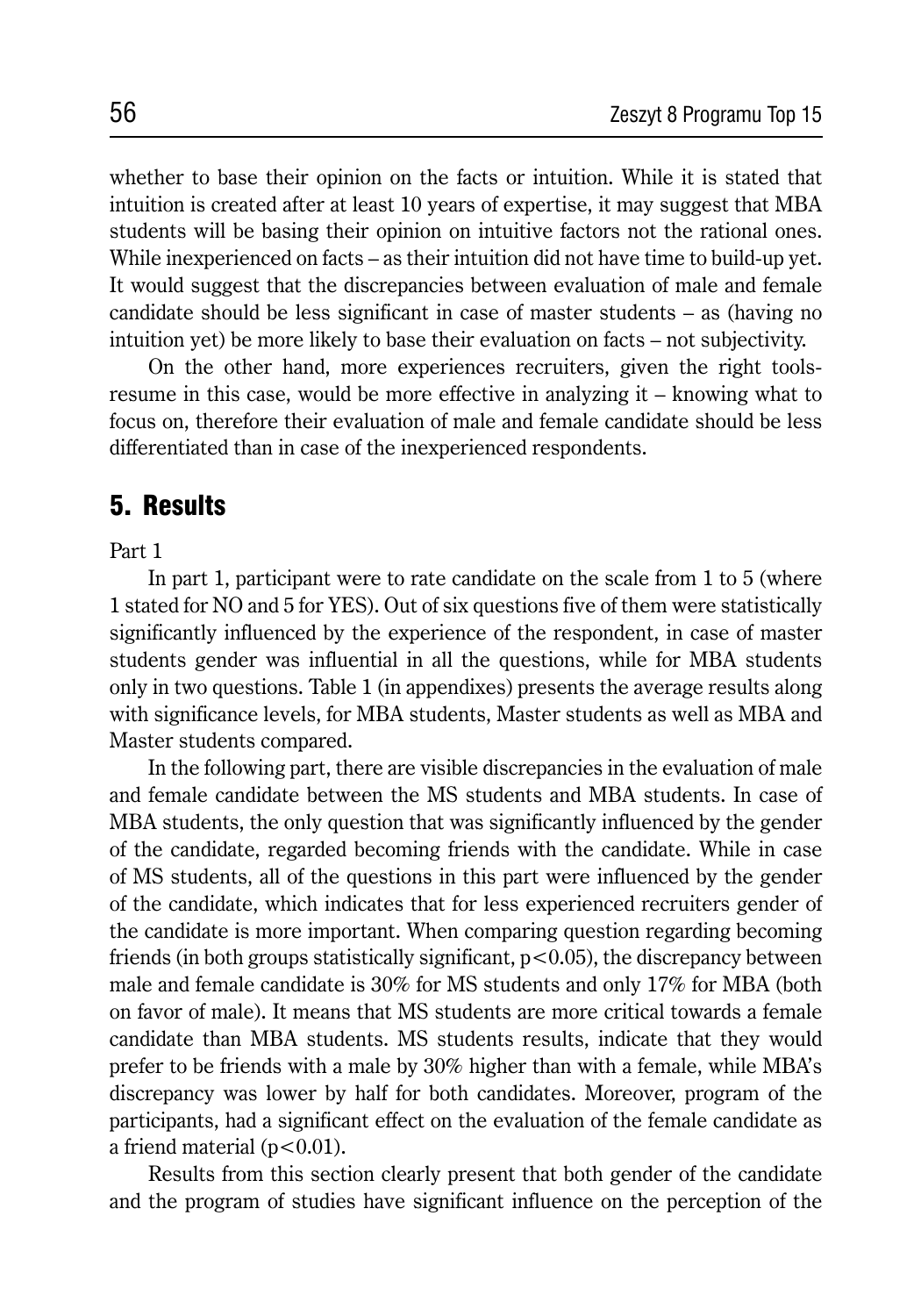female candidate. In question "Would you recommend this candidate?", MBA students, were not significantly impacted by the gender of the candidate, while MS students evaluated female candidate by 12% less favorably than male candidate. The difference between MBA and MS students was significant in this question, as MS students would on average recommend the candidate (with no regard to gender) by 21% more likely than the MBA students.

Similarly, in case of employability, where gender of candidate for MBA students, did not indicate any significant differences, while, they were judging both candidates less favorably than MS students. As a result, MBA candidate would hire female candidate by 31% less likely than MS student, and male candidate by 23% less likely.

In questions regarding being appropriate for the position and, coping on the position, the program of the participant had significant impact only on the evaluation of the male candidate, where again, MBA students were less likely to give positive scores, and the difference between the programs was 17% and 30% as following. The difference between the students of MBA and MS program was also significant in this part, as MBA students evaluated the adequacy of the candidate by 19% less, compared to MS.

#### Part 2

Program of the studies had a significant effect on the overall offered income to both male and female candidates in the study (Table 2). Thus, MBA candidates on average offered lower income to both candidates. For both MS and MBA respondents, gender of the candidate indicated statistically significant differences (in both  $p < 0.05$ ). On average MBA students offered less income to female candidate by 16%, while MS students by 10%. Even tough, MBA students, offered income for both male and female candidate was lower in comparison to MS students, still MBA students, were more critical towards female candidate than Master students.

#### Part 3

In third part, respondents were asked to choose on the blank scale amount to which they rate the candidate as likeable. Questions in this section where constructed with positive and negative adjectives on the opposite sides of the scale, where respondents had to choose which is more adequate for the described candidate. In analysis of the results, the scale has been divided into 10 points, where 10 stood for the most positive and 1 for least positive attitude. The middle value on the scale was 6, thus results below 6 indicate negative attitude, while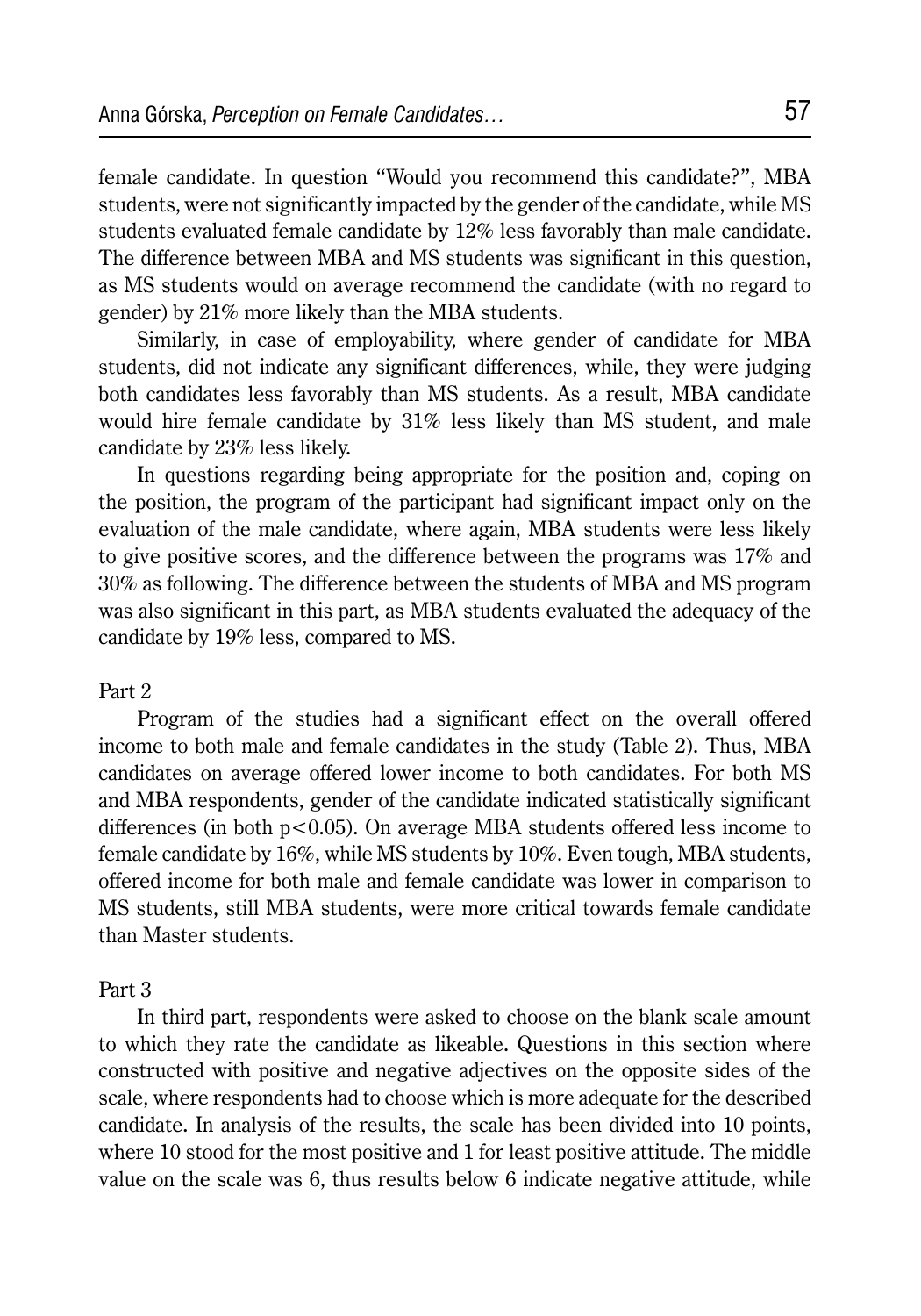above 6 positive attitude towards a candidate. All the results are presented in Table 3 in appendixes.

When comparing statistically significant results from each group of students, with respect to gender, there are visible high discrepancies with regard to the program od studies.

Firstly, in case of MBA students there were less questions influenced by the gender of the candidates. Out of eleven questions in Part 2, five were affected by the gender, while in case of MS students, eight were significantly influenced by gender of the candidate (all  $p < 0.05$ ).

Despite the fact that in case of MBA students, gender did not have any statistically significant effect on the "interesting personality" variable, in case of MS students there was observed a high significance  $(p<0.01)$  and additionally high discrepancy. As a result, MS students evaluated female candidate as  $24\%$ less interesting than male candidate. Moreover, results of a female candidate were allocated in the negative part of the scale (below 6), thus evaluated as not interesting, while male candidate was positioned in the middle of the scale closer to statement of "interesting".

The only variable that was not significantly influenced by the gender among MS students, but only for MBA students, was perceived honesty ( $p<0.05$ ). MBA's perceive women as less honest than an identical male candidate by 11%. Despite the fact that MBA and MS students has practically the same overall evaluation on the honesty of candidates, the significance of gender was different with regard to experience. As not only, gender was important in the evaluation of honesty for MBA students, but in comparison to MS, they were less critical towards a male candidate and more critical towards a female. So despite, the overall difference was not large, the difference in perceived female candidate's honesty prevailed on the results.

In case of competence, both groups were affected by the gender of the candidate and both evaluated female candidate as 12% lower than male candidate with high significance level  $(p<0.01)$ . Both, MBA and MS, evaluated female candidate as less competent by 2 points lower, when compared to male.

For MBA students, perceived intelligence of the candidates were not dependent on the gender, while for MS indicated that gender affected the results with 99% sureness. In case of MS, female, similarly as in the previous question was evaluated by 12% lower than male candidate, but still her results were on the positive range of the scale (amounting to 8,28 points). Despite that the difference between perceived intelligence between male and female candidate was not large (12%), male candidate received twice as much results on the level of 9 and 10 than a women.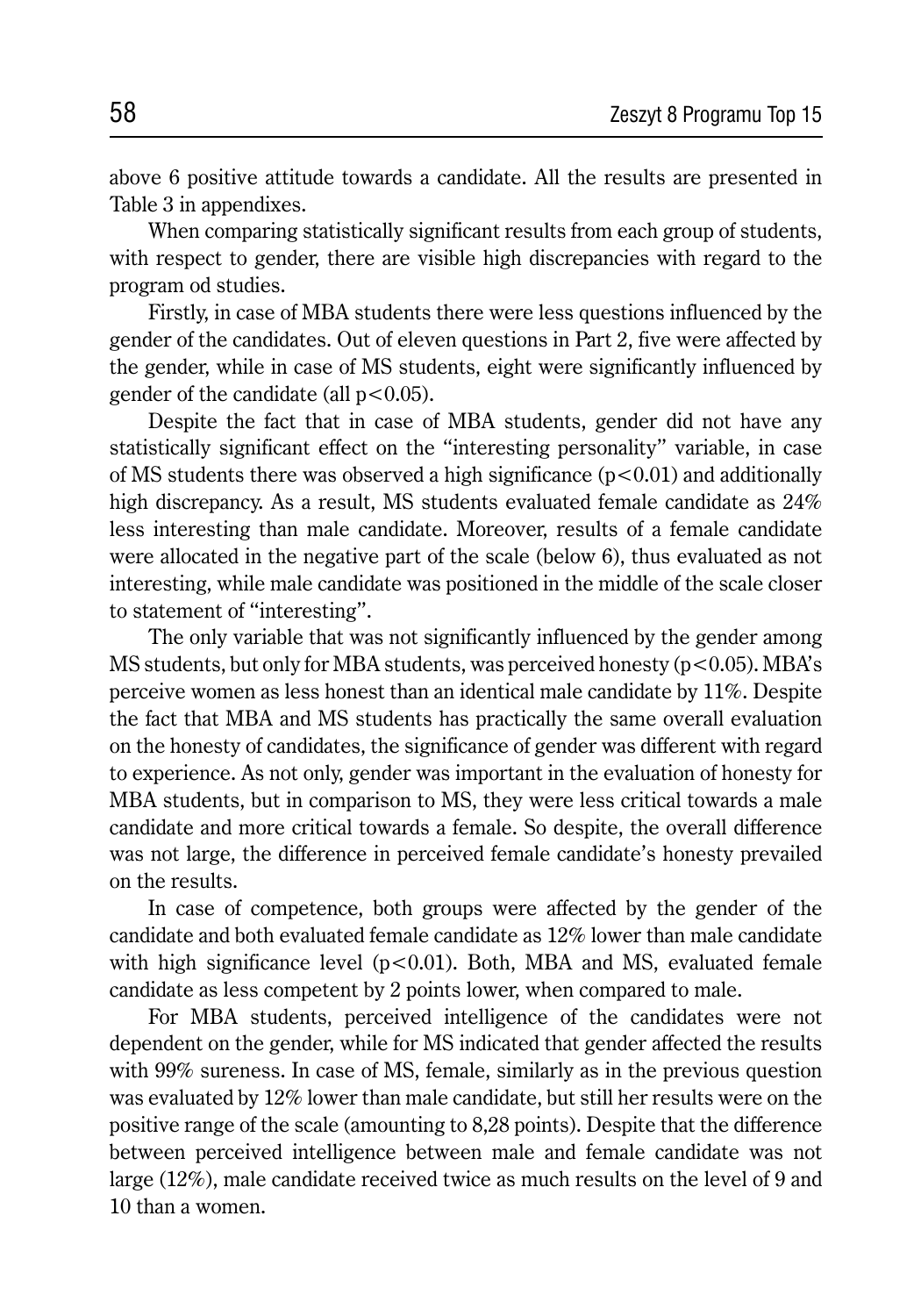Perceived niceness was affected by gender in both groups with high significance (all  $p < 0.01$ ), moreover in both of them the discrepancy was the highest between male and female candidates. MBA students have evaluated female candidate on average by 22% less nice, MS students by 26% less, compared to men. In case of MBAs, 92% of negative responses were allocated to female candidate, similarly, in case of MS all of negative responses were given to females. Similarly, in both cases, male candidate was ranged on the positive side of the scale, while female on the negative, thus male was perceived as nice, while female as not nice.

Perceived morality was not influenced by the gender of the candidate in case of MBA students, while gender was influential for MS group ( $p < 0.05$ ). Perceived morality, has indicated least divergent results between male and female candidate. Still, male candidate was perceived as statistically significantly as more moral than a female by 9% and one fourth of all respondents gave him the him the highest mark in morality, while no respondent did give to female candidate. Gender of the analyzed candidate, has affected the results on perceived helpfulness for both groups of students (both  $p<0.05$ ). MBA on average have evaluated candidates as less helpful than MS did, moreover, the discrepancy between female and male candidate was higher for MBA's. It means that they not only overall evaluated candidates less favorably, but were even more critical to female candidates than MS students.

Perceived support was not influenced by the gender of the candidate in case of MBA students, while was influential for MS group  $(p<0.01)$ . On average male candidate was perceived as more supportive by 22%, with 99% sureness. Furthermore, male candidate was judged as positive, while female as negative in perceived support.

Similarly as in case of niceness, perceived friendliness indicated high discrepancy with regard to gender ( $p<0.01$ ). MBA students rated female as 18% less friendly, while MS students by 29% less friendly. In case of MS, friendliness indicated highest discrepancy, while for MBA the most visible difference is in niceness.

The overall attitude towards the female and male candidates indicates high significance value ( $p < 0.001$ ), for both groups of students. Both had a 257% discrepancy between the results for male and female. And both had identical average scores for male and female (0,44 and -0,28 accordingly). Thus female candidate has elicited negative attitude, while male positive for MS and MBA students. Majority of evaluations in case of male candidate were neutral, while in case of female candidate – negative.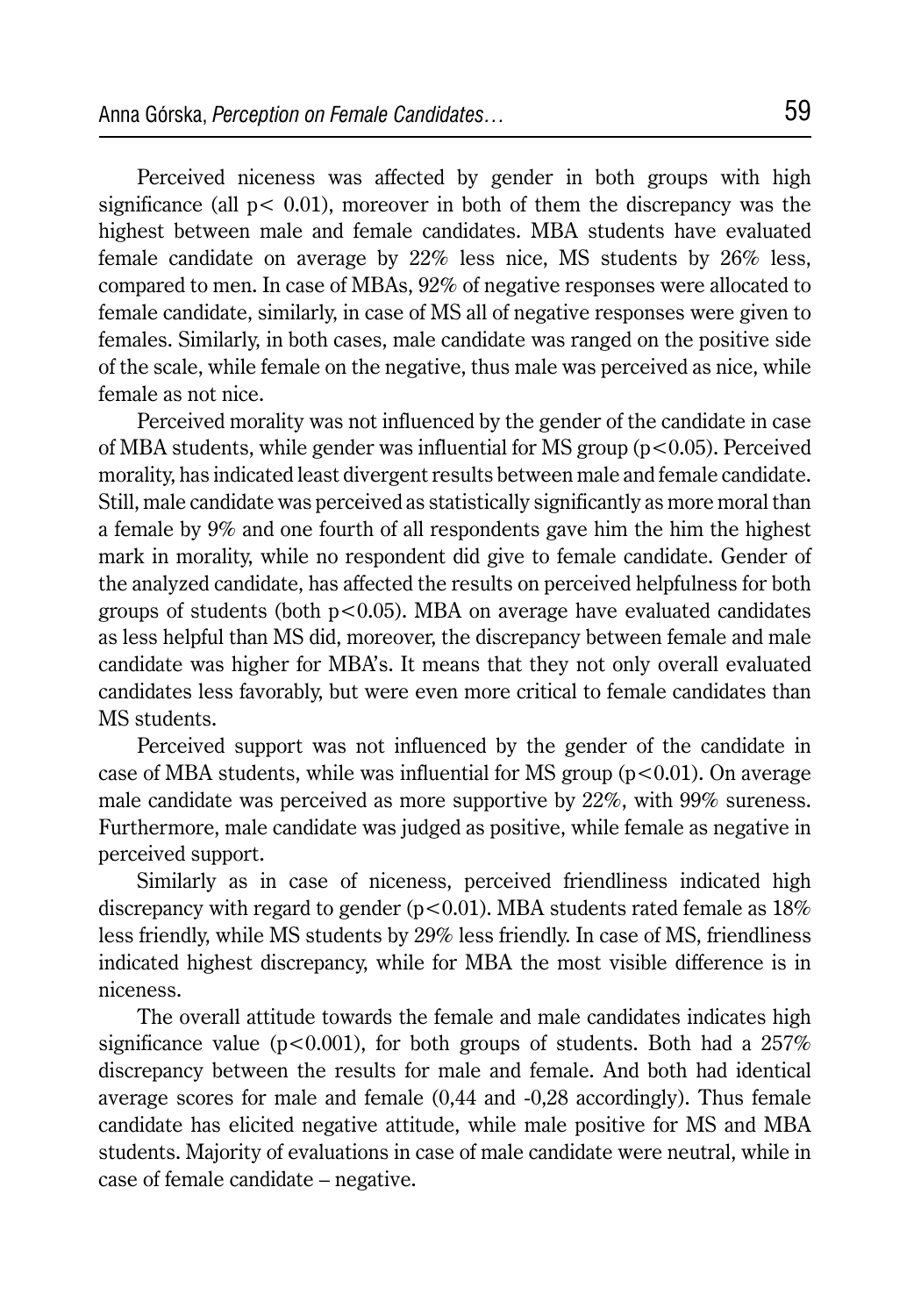#### Part 4

When looking at comments which were given to male and female candidate, it was clear that female candidacy for the CEO position has aroused more emotional responses, while male's candidacy was neutral in majority (Table 4).

When it comes to description of each candidate, male and female were evaluated from different perspectives. Therefore, when female candidate was positively evaluated she was described as: *loyal, hardworking and experienced,*  while male candidate when received positive responses was described as: *intelligent, skillful, professional, competent, nice and trustful. Thus, female* candidate was appreciated for things that are easy measurable: *loyalty* and *experience* (amount of time spent in one company) and *hard work* (characteristics that can be measured and evaluated), while male candidate was appreciated for soft issues, difficult to measure and analyze.

When it comes to negative attitude, male candidate did not receive any strictly negative response, but they were either mixed with positive or neutral. Among negative characteristics allocated to male candidate there was: *indistinct, grey, fuzzy, without personality*, thus all negativity was built around his lack of personality. In case of female candidate, respondents were less sympathetic, describing her as: *not nice, no potential, no authority, closed, introvert, not a leader*. In comparison to fuzzy picture of the male candidate, female candidacy gave a bright, negative picture of a female, where respondents were more judgmental towards her. Female candidacy has aroused not only negative attitude, but most importantly, strong emotionality between the respondents.

#### 6. Conclusions

Recruiters evaluate candidates not only basing on the skills and knowledge of the candidates, but a large portion of the decision making is based by the intuition, which is affected by the perception and attitude. Research prove that intuitive judgments are not as effective as rational models, leading to biased decision making. Research also suggests that intuition in the recruitment process is created only after years of practice, thus experience and skillful recruiters may fall more likely to the intuitive judgments, not supported by skills or qualifications.

In recruitment for managerial position, stereotypes, male domination in the top managerial positions leads to the idea of a man as a leader by default and therefore resulting in discrimination of women.

Empirical research suggests that in fact more experienced and senior recruiters may turn out to be more susceptible to subtle gender bias. While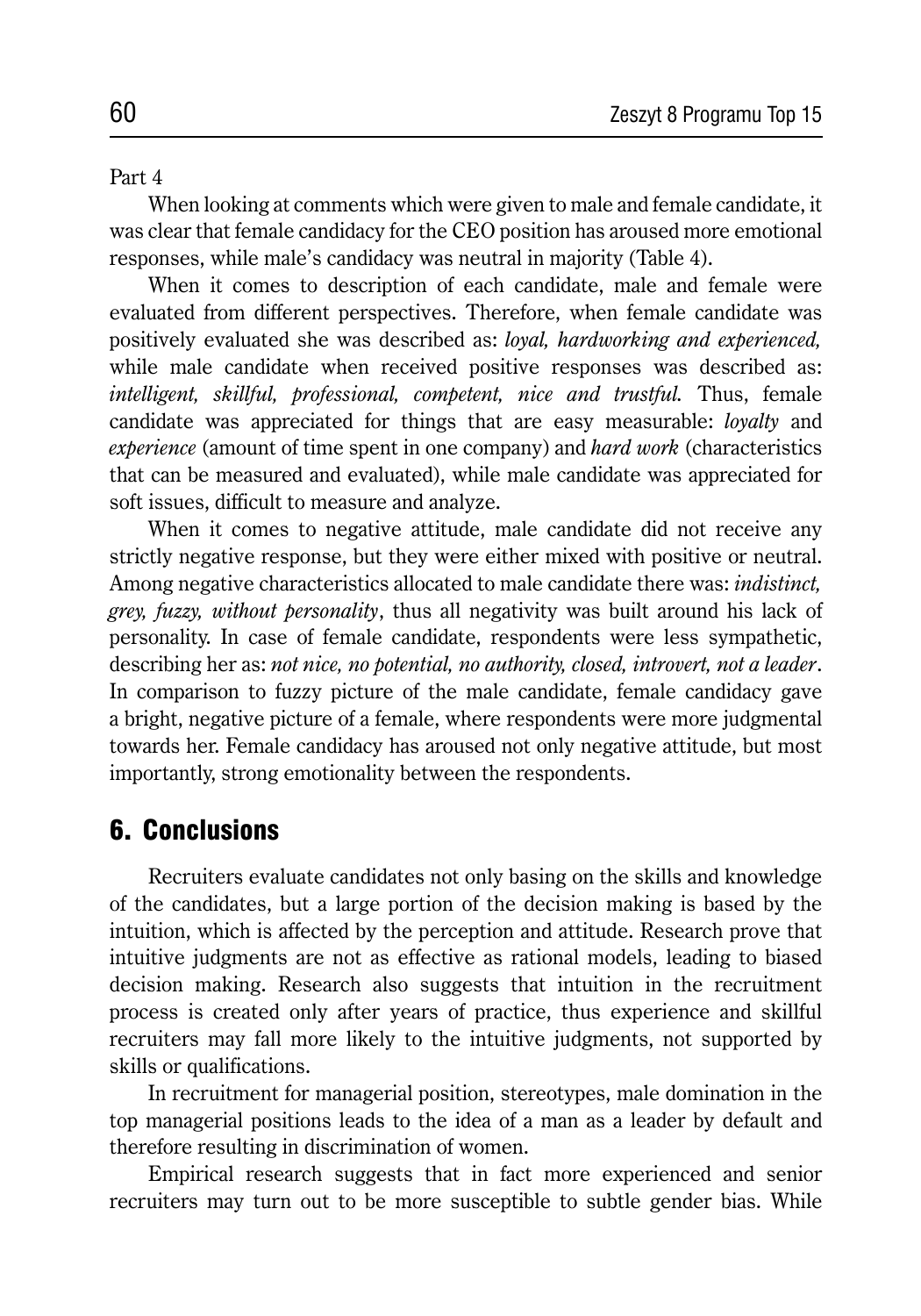research indicated different conclusions, as with 95% sureness, less experienced recruiters may be more likely to evaluate female candidates in less favorable way. Additionally, unexperienced respondents significantly less often would hire a women, than men, while experienced where equally eager to higher both men and women. Both groups offered women significantly lower salary, than to men, while the discrepancy was higher for experienced than unexperienced recruiters, which additionally offered lower income overall for all candidates. Which suggests, that even though the average offered salary was lower, still women were offered substantially lower incomes that men, when being evaluated by experienced, recruiters.

From another side recruiters with no experience were more likely to be more critical towards women in terms of becoming friends, giving recommendations, adequacy for the position and coping on the position. While experienced recruiters, where not affected by the gender of respondent in the evaluation, in the same time, unexperienced were significantly affected by the gender as evaluation of women was negative, when compared to men. Overall, experience influences overall judgement of the candidates, as they tend to be more demanding. It means that overall, MBA's were more critical, evaluating candidates as less hirable, less appropriate for the position, offered less recommendation, with no regard to gender of the candidate. While in case of MS students, gender was an important differentiation, which affected the overall evaluation.

Experience of the recruiters, has also influenced the perceived competences of women, their perceived intelligence, morality and support, as for unexperienced recruiters, gender was an influential factors, on favor of men. Gender has influenced both groups in evaluation of perceived niceness, helpfulness and overall evaluation, where women on average were described in negative way while men in positive.

Gender of the respondents, had not significant effect on the discrepancies of men and women evaluation, which suggests that poorer evaluation of women are not due to hostility but, prevailing subtle gender prejudice.

The experiment presents, that both experienced and unexperienced recruiters may be susceptible to gender bias in recruitment for top managerial position. Both, have evaluated female less favorably in terms of offered income and perceived niceness. In the same time, unexperienced respondents in the recruitment field, were even more critical in terms of evaluation of females competences and employability.

Despite that more experienced recruiters, could be more volatile to basing their evaluation on intangible factors, the unexperienced recruiters presented large discrepancies between man and women evaluation.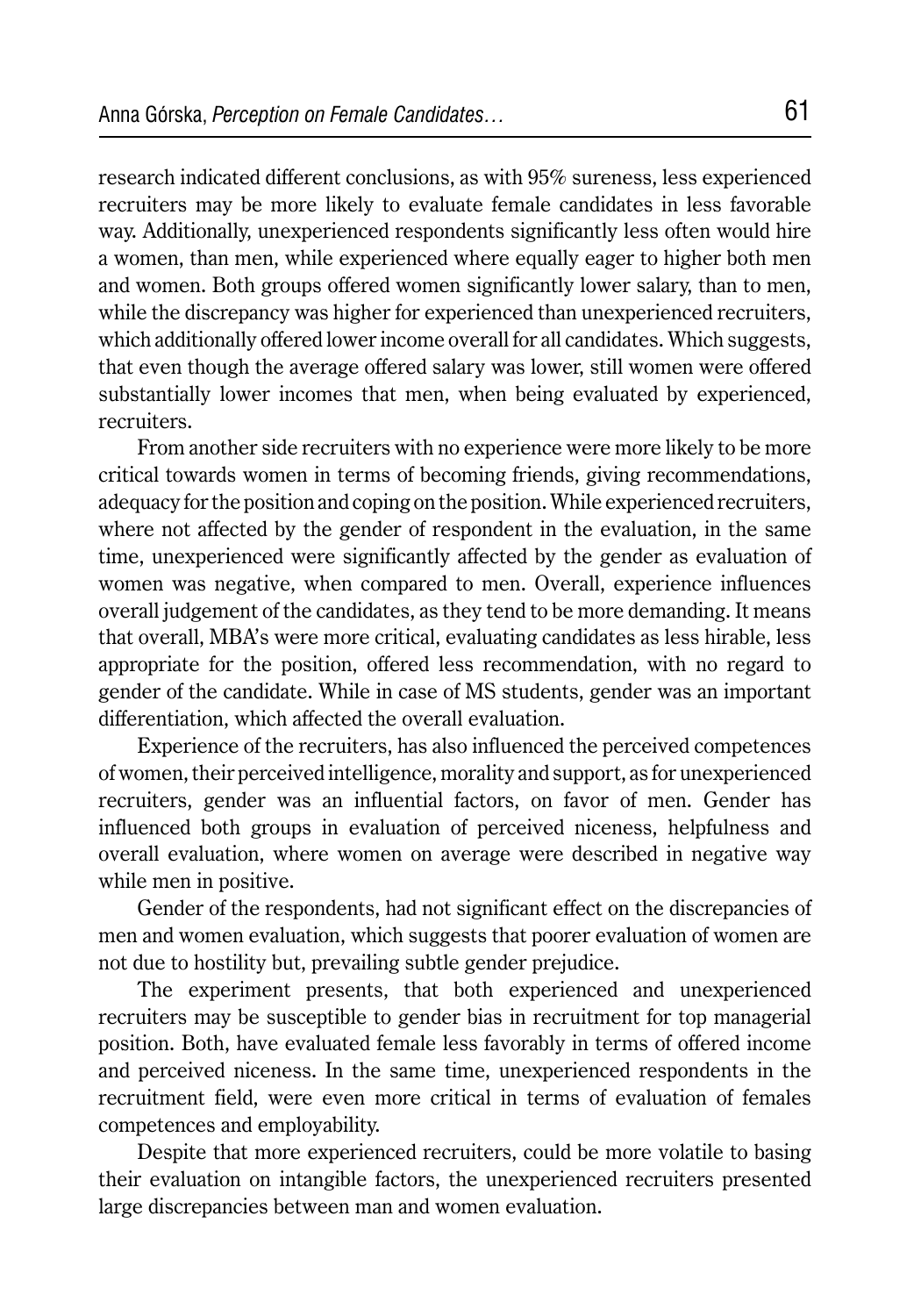Research proves, that still gender bias within the organization may influence the outcome of the recruitment process, especially in the men – dominated field as top management, but on the other side, it also proves that the more experienced the recruiters are, the less likely to be prone to biases towards women.

## **Bibliography**

- Bartol, K.M. (1980). Female managers and quality of working life: the impact of sex role stereotypes. *Journal of Occupational Behavior*, *1*: 205–221.
- Becker, S.W. and Eagly, A.H. (2004). The heroism of women and men. *American Psychologist*, *69*.
- Conway, J.M., Jako, R.A. and Goodman, D.F. (1995). A meta-analysis of interrater and internal consistency reliability of selection interview. *Journal of Applied Psychology*, *80*(5): 565–579.
- Dane, E. and Pratt, M.G. (2007). Exploring intuition and its role in managerial decision making, *Academy of Management Review*, *32*(1): 33–54.
- Eagly, A. and Carli, L. (2007). *Through the Labyrinth, The truth how women become leaders*. Center for Public Leadership.
- Eagly, A.H. and Johannesen-Schmidt, M.C. (2001). The Leadership Styles of Women and Men. *Journal of Social Issues*, *57*.
- Evans, J.B.T. (2008). Dual-processing accounts of reasoning, judgment, and social cognition. *Annual Review of Psychology*, *59*: 255–278.
- Heilman, M.E. and Eagly, A.H. (2008). Gender stereotypes are Alive, Well and Busy Producing Workplace Discrimination. *Industrial and Organizational Psychology*, *1*.
- Heilman, M. and Parks-Stamm, E.J. (2007). Gender Stereotypes in the workplace: Obstacles to women's career progress. *Social Psychology*, *24*: 47–77.
- Highhouse, S. (2008). Stubborn reliance on intuition and subjectivity in employee selection. *Industrial and Organizational Psychology*, *1*(3): 333–342.
- Kasperkievic, J. (2016*)* Women have higher chances of getting hired, when competing against women. *The Guardian*, http://www.theguardian.com/money/2016/apr/26/ women-job-search-hiring-interview-tips-finalist
- Karau, S. and Eagly, A. (1999). Invited Reaction: Gender, Social Roles, and the Emergence of Leaders. *Human Resource Development Quarterly*, *10*(4).
- Kellerman, B. and Rhode, D.L. (2009). Women and Leadership: The State of Play and Strategies for Change. *Canadian Public Administration*, *52*(2).
- Lievens, F., van Dam, K. and Anderson, N. (2002). Recent trends and challenges in personnel selection. *Personnel Review*, *31*(5): 580–601.
- Myers, D. (2002). *Intuition: Its Powers and Perils*. New Haven: Yale University Press.
- Sandberg, S. (2013). *Lean In: Women, Work and the will to* Lead. Deckle Edge.
- Schein, V.E. (2001). A Global look at Psychological Barriers to Women's Progress in Management. *Journal of Social Issues*, *57*(4).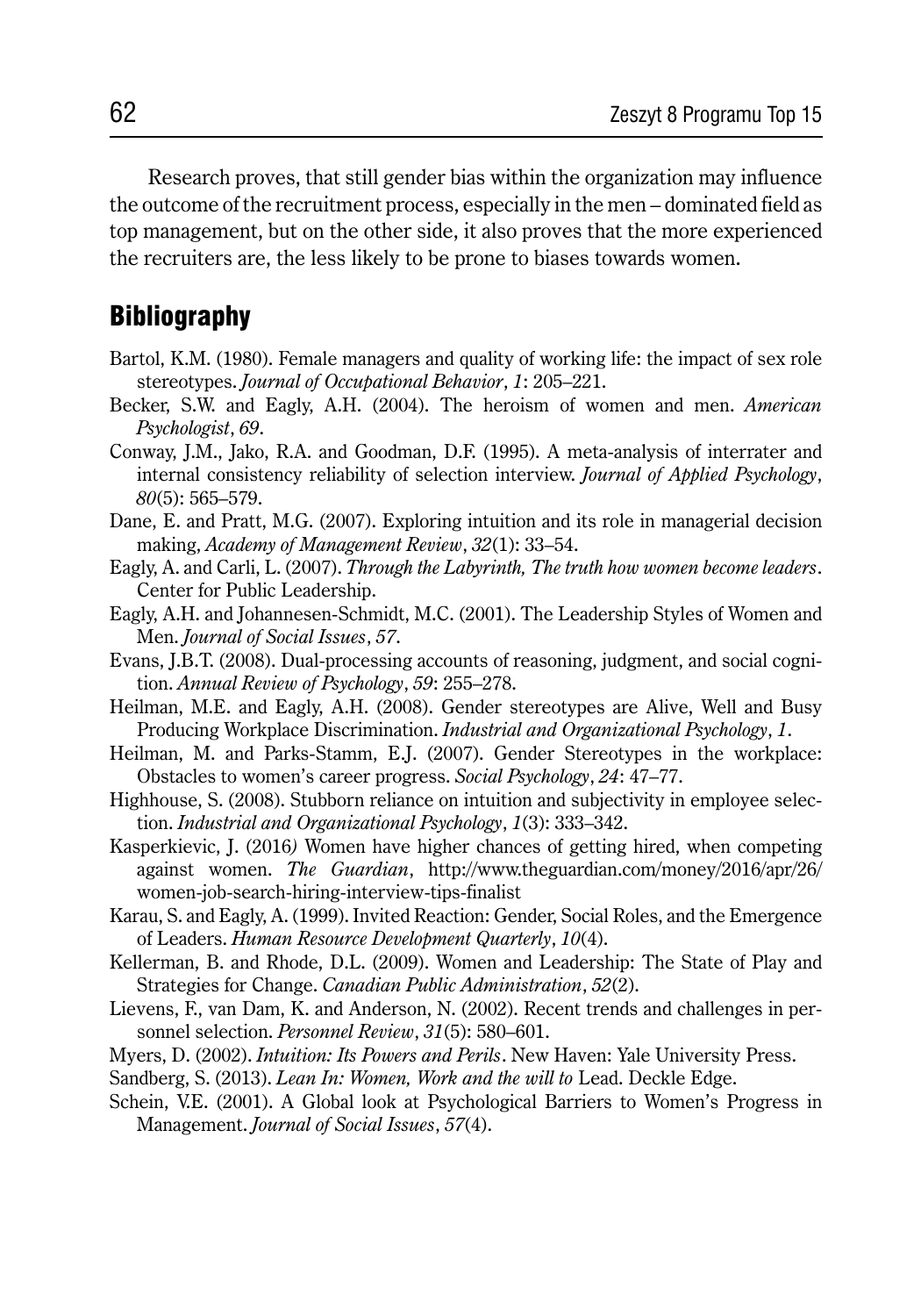| i<br>$\frac{1}{2}$<br>$m = 23, p$<br>ì<br>δ<br>$\parallel$                                                                                                                                                                                                       |  |
|------------------------------------------------------------------------------------------------------------------------------------------------------------------------------------------------------------------------------------------------------------------|--|
| $\mathbb{Z}_p$ ate condition $\mathbb{Z}_p \times \mathbb{Z}_p$ masse.<br>$\mathcal{L} = 50$<br>Ì<br>russer male.<br>ă<br>j<br>Tha minat<br>$_m = 25. n$<br>$\frac{1}{4}$<br>キャクキ こうきょう<br>こく くくさき こうしょう<br>$\frac{1}{2}$<br>l<br>II<br>Contractor<br> <br> <br> |  |
| $\overline{\phantom{a}}$                                                                                                                                                                                                                                         |  |

| Appendixes                                                                                                                                                                                                   |            |      |      |                        |                         |      |        |                                                                                                                                   |               |      |               |                        |           |
|--------------------------------------------------------------------------------------------------------------------------------------------------------------------------------------------------------------|------------|------|------|------------------------|-------------------------|------|--------|-----------------------------------------------------------------------------------------------------------------------------------|---------------|------|---------------|------------------------|-----------|
| Table 1. Average and significance of the first part of the questionnaire. $n_{mask}$ male condidate condition $= 25 n_{mask}$ candidate condition $= 25$ , $n_{MHz}$<br>$\alpha$ andidate condition $\equiv$ |            |      |      |                        |                         |      |        | $25\ n_{MBA}$ jemale candidate condition $=25,\ n_{all}$ male candidate condition $=50\ n_{all}$ jemale candidate condition $=50$ |               |      |               |                        |           |
|                                                                                                                                                                                                              |            |      |      | Master                 |                         |      |        | MBA                                                                                                                               |               |      |               | Master vs. MBA (all)   |           |
|                                                                                                                                                                                                              |            |      |      | male female difference | $\ddot{\mathbf{g}}$     | male | female | diffeence                                                                                                                         | sig.          |      | male   female | difference             | .gr       |
| Employability                                                                                                                                                                                                |            | 4.08 | 3.68 | 10%                    | p < 0.01                | 3.32 | 2.8    | $-19%$                                                                                                                            | p > 0.05      | 3.88 | 3.06          | $-0.26797$             | P < 0.05  |
| adequate for position                                                                                                                                                                                        |            | 4.16 | 3.6  | 13%                    | p < 0.01                | 3.2  | 3.08   | $-4\%$                                                                                                                            | p > 0.05      | 3.88 | 3.14          | $-0.23567$             | p > 0.05  |
| ability to cope on the position                                                                                                                                                                              |            | 4.08 | 3.6  | 12%                    | p < 0.01                | 3.56 | 3.32   | $-7\%$                                                                                                                            | p > 0.05      | 3.84 | 3.88          | $-0.11628$             | P < 0.05  |
| chance for success                                                                                                                                                                                           |            | 4.16 | 3.6  | 13%                    | p < 0.01                | 3.8  | 3.64   | $-4\%$                                                                                                                            | p > 0.05      | 3.88 | 3.72          | $-0.04301$             | P < 0.05  |
| recomendation of candidate                                                                                                                                                                                   |            | 4.08 | 3.6  | $12\%$                 | $10.00 - 0.01$          | 3.24 | 2.8    | $-16%$                                                                                                                            | p > 0.05      | 3.84 | 3.02          | $-0.27152$             | P < 0.05  |
| friend material                                                                                                                                                                                              |            | 3.52 | 2.48 | 30%                    | p < 0.01                | 3.6  | S      | $-20%$                                                                                                                            | p < 0.05      | S    | 3.3           | 0.090909               | P < 0.01  |
|                                                                                                                                                                                                              |            |      |      |                        |                         |      |        |                                                                                                                                   |               |      |               |                        |           |
| Table 2. Average and significance of the second part of the questionnaire. $n_{mask}$ mate andidate condition = 25 $n_{mask}$ remate condition = 25, $n_{MHz}$ = 25, $n_{MHz}$<br>$candidate\ condition =$   |            |      |      |                        |                         |      |        | $25\,n_{MBM,6male\; candidate\; condition}=25,\,n_{all\; male\; candidate\; condition}=50\,n_{all\; female\; condition}=50$       |               |      |               |                        |           |
|                                                                                                                                                                                                              | min-max    |      |      | <b>Master</b>          |                         |      |        | MBA                                                                                                                               |               |      |               | Master vs. MBA (all)   |           |
|                                                                                                                                                                                                              |            |      |      | male female difference | $\overline{\mathbf{g}}$ |      |        | male female difference                                                                                                            | sig.          |      |               | male female difference | .<br>Sig  |
| offered income                                                                                                                                                                                               | $0 - 3500$ | 2860 | 2562 | $-12%$                 | p < 0.001               | 2684 | 2264   | $-19%$                                                                                                                            | $p<0.05$ 2711 |      | 2474          | $-10%$                 | p < 0.001 |

| $\mathcal{L} = \mathcal{L}$<br>significance of the second part of the questionnair<br>) | کی<br>بالا<br>$\sim$ OG $=$ $\sim$<br>ı<br>$t_{\text{itima}} = \angle 3$ , $n_a$                                                                                                                             |
|-----------------------------------------------------------------------------------------|--------------------------------------------------------------------------------------------------------------------------------------------------------------------------------------------------------------|
| į<br>į<br>)<br>i<br>$5 - 1$<br>١<br>I<br>I                                              | $\ldots$ $\ldots$ $\mathcal{L}$ $\mathcal{L}$ $\mathcal{L}$ $\mathcal{L}$ $\mathcal{L}$ $\mathcal{L}$ $\mathcal{L}$ $\mathcal{L}$ $\mathcal{L}$ $\mathcal{L}$ $\mathcal{L}$ $\mathcal{L}$ $\ldots$<br>ś<br>j |
| İ<br>I<br>:<br>ś<br>Ï                                                                   |                                                                                                                                                                                                              |

|                      | .<br>sig                | < 0.001              |
|----------------------|-------------------------|----------------------|
| Master vs. MBA (all) | male female difference, | $-10%$               |
|                      |                         |                      |
|                      |                         |                      |
|                      | $\cdot \dot{g}$         | $p < 0.05$ 2711 2474 |
| MBA                  | <b>difference</b>       | $-19%$               |
|                      | male   female           | 2264                 |
|                      |                         |                      |
|                      | sig                     | $p < 0.001$ 2684     |
| <b>laster</b>        | ifferenc                | $-12%$               |
|                      | female                  | 2562                 |
|                      | male                    | 2860                 |
| max<br>昌             |                         | 3500<br>ļ            |
|                      |                         |                      |